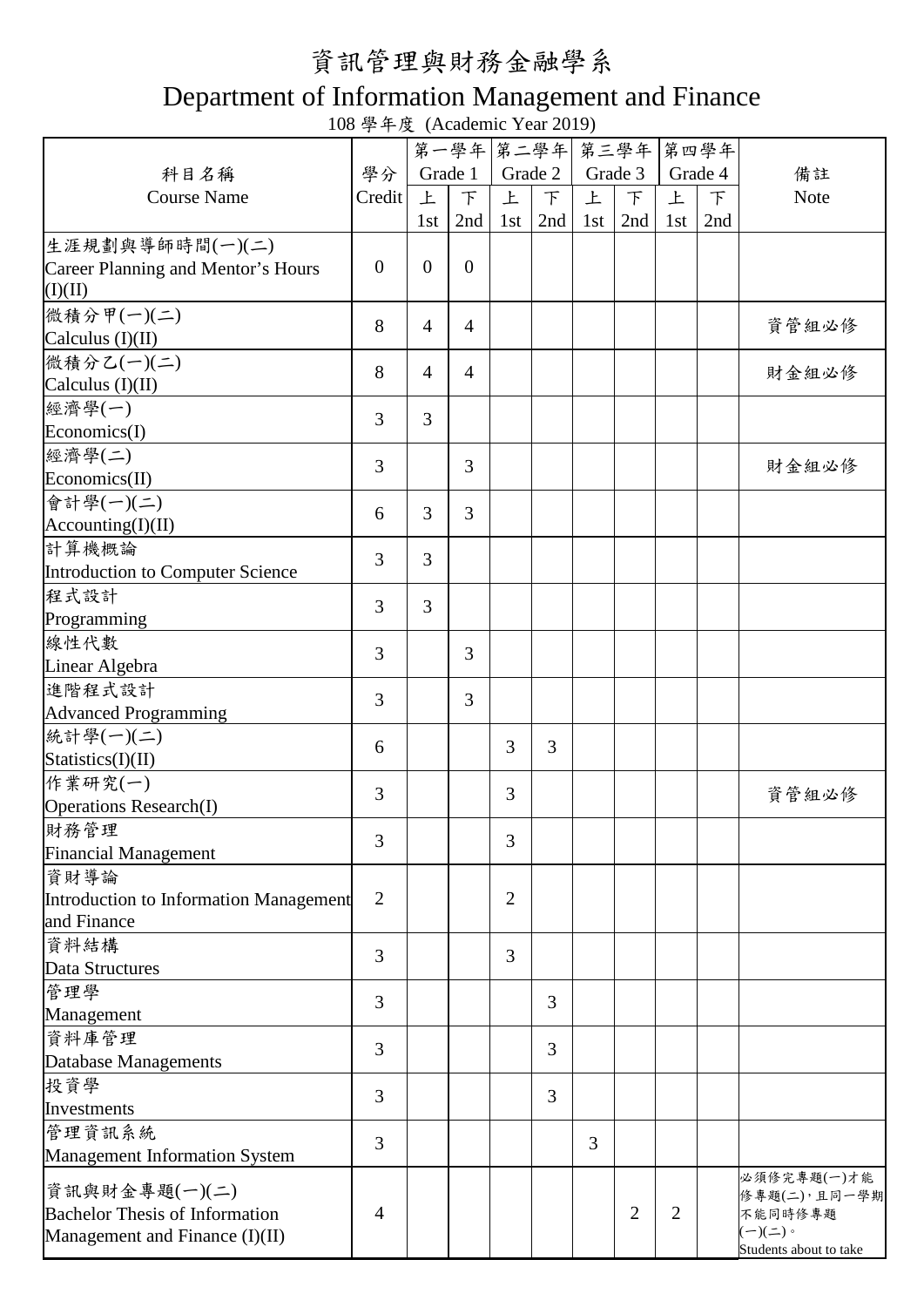|                                                                      |                |    |              |    |              |                |    |                |          | "Bachelor Thesis (II)"<br>must first complete "<br>Bachelor Thesis (I)," and<br>they cannot take both "<br>Bachelor Thesis (I)" and<br>Bachelor Thesis (II)" in<br>the same semester. |
|----------------------------------------------------------------------|----------------|----|--------------|----|--------------|----------------|----|----------------|----------|---------------------------------------------------------------------------------------------------------------------------------------------------------------------------------------|
| 系統分析與設計                                                              | 3              |    |              |    |              | 3              |    |                |          | 資管組核心必選課<br>1.<br>程共18學分。                                                                                                                                                             |
| <b>System Analysis and Design</b>                                    |                |    |              |    |              |                |    |                |          | 須由左列課程或財<br>2.                                                                                                                                                                        |
| 作業系統<br><b>Operating Systems</b>                                     | 3              |    |              |    |              | 3              |    |                |          | 金組之核心必修或<br>核心必選課程中選                                                                                                                                                                  |
| 演算法                                                                  | 3              |    |              |    |              | 3              |    |                |          | 18學分。<br>1. Compulsory elective                                                                                                                                                       |
| Algorithms<br>商用資料通訊                                                 |                |    |              |    |              |                |    |                |          | core courses of<br>Program of<br>Information<br>Management are 18                                                                                                                     |
| <b>Business Data Communications</b>                                  | 3              |    |              |    |              |                | 3  |                |          |                                                                                                                                                                                       |
| 電子商務                                                                 | 3              |    |              |    |              |                | 3  |                |          | credits in total.                                                                                                                                                                     |
| <b>Electronic Commerce</b>                                           |                |    |              |    |              |                |    |                |          | 2. Students should<br>acquire 18 credits by                                                                                                                                           |
| 資訊安全                                                                 | 3              |    |              |    |              | $\overline{3}$ |    |                |          | selecting the courses                                                                                                                                                                 |
| <b>Information Security</b>                                          |                |    |              |    |              |                |    |                |          | listed in the left<br>column or the required                                                                                                                                          |
| 人工智慧與金融科技實務                                                          |                |    |              |    |              |                |    |                |          | or compulsory elective                                                                                                                                                                |
| Practices of Artificial Intelligence and                             | 3              |    |              |    |              | 3              |    |                |          | core courses of<br>Program of Finance.                                                                                                                                                |
| <b>Financial Technology</b>                                          |                |    |              |    |              |                |    |                |          |                                                                                                                                                                                       |
| 資料科學                                                                 |                |    |              |    |              |                |    |                |          |                                                                                                                                                                                       |
| Data Science                                                         | 3              |    |              |    |              |                | 3  |                |          |                                                                                                                                                                                       |
| 個體經濟學                                                                |                |    |              |    |              |                |    |                |          | 左列為財金組核心必修                                                                                                                                                                            |
| Microeconomics                                                       | 3              |    |              | 3  |              |                |    |                |          | 課程。                                                                                                                                                                                   |
| 總體經濟學                                                                |                |    |              |    |              |                |    |                |          |                                                                                                                                                                                       |
| Macroeconomics                                                       | 3              |    |              |    | 3            |                |    |                |          |                                                                                                                                                                                       |
| 期貨與選擇權                                                               |                |    |              |    |              |                |    |                |          |                                                                                                                                                                                       |
| <b>Futures and Options</b>                                           | 3              |    |              |    |              | 3              |    |                |          |                                                                                                                                                                                       |
| 財務報表分析                                                               |                |    |              |    |              |                |    |                |          |                                                                                                                                                                                       |
| <b>Financial Statement Analysis</b>                                  | 3              |    |              |    |              |                | 3  |                |          |                                                                                                                                                                                       |
|                                                                      |                |    |              |    |              |                |    |                |          | 財金組核心必選課<br>1.                                                                                                                                                                        |
| 數理統計<br><b>Mathematical Statistics</b>                               | 3              |    |              |    |              | 3              |    |                |          | 程共9學分。                                                                                                                                                                                |
| 財務工程導論                                                               |                |    |              |    |              |                |    |                |          | 須由左列課程或資<br>2.                                                                                                                                                                        |
|                                                                      | 3              |    |              |    |              |                | 3  |                |          | 管組之核心必修或                                                                                                                                                                              |
| Introduction in Financial Engineering                                |                |    |              |    |              |                |    |                |          | 核心必選課程中選<br>9學分。                                                                                                                                                                      |
| 財務計量經濟學                                                              | 3              |    |              |    |              |                | 3  |                |          | 1. Compulsory elective                                                                                                                                                                |
| <b>Financial Econometrics</b>                                        |                |    |              |    |              |                |    |                |          | core courses of<br><b>Program of Finance</b>                                                                                                                                          |
| 財務風險管理                                                               | 3              |    |              |    |              | 3              |    |                |          | are 9 credits in total.                                                                                                                                                               |
| <b>Financial Risk Management</b>                                     |                |    |              |    |              |                |    |                |          | Students should                                                                                                                                                                       |
| 貨幣銀行與金融風暴                                                            | 3              |    |              |    |              |                | 3  |                |          | acquire 9 credits by<br>selecting the courses                                                                                                                                         |
| Money, Banking and Financial Crisis                                  |                |    |              |    |              |                |    |                |          | listed in the left                                                                                                                                                                    |
| 國際財務管理                                                               | $\overline{3}$ |    |              |    |              |                | 3  |                |          | column or the required<br>or compulsory elective                                                                                                                                      |
| International Financial Management                                   |                |    |              |    |              |                |    |                |          | core courses of                                                                                                                                                                       |
| 公司理財                                                                 | 3              |    |              |    |              | 3              |    |                |          | Program of<br>Information                                                                                                                                                             |
| Corporate Finance                                                    |                |    |              |    |              |                |    |                |          | Management.                                                                                                                                                                           |
|                                                                      | 資 80           |    | 資 13         |    | 資 12         | 資 12           |    |                |          |                                                                                                                                                                                       |
| 合計                                                                   | <b>IM 80</b>   | 16 | IM13<br>財 16 | 14 | IM12<br>財 15 | IM 12<br>財9    | 11 | $\overline{2}$ | $\Omega$ |                                                                                                                                                                                       |
|                                                                      | 財 83<br>F 83   |    | F16          |    | F15          | F9             |    |                |          |                                                                                                                                                                                       |
| 本系最低畢業學分為128學分                                                       |                |    |              |    |              |                |    |                |          |                                                                                                                                                                                       |
| The minimum requirement of graduation credits of IMF is 128 credits. |                |    |              |    |              |                |    |                |          |                                                                                                                                                                                       |
|                                                                      |                |    |              |    |              |                |    |                |          |                                                                                                                                                                                       |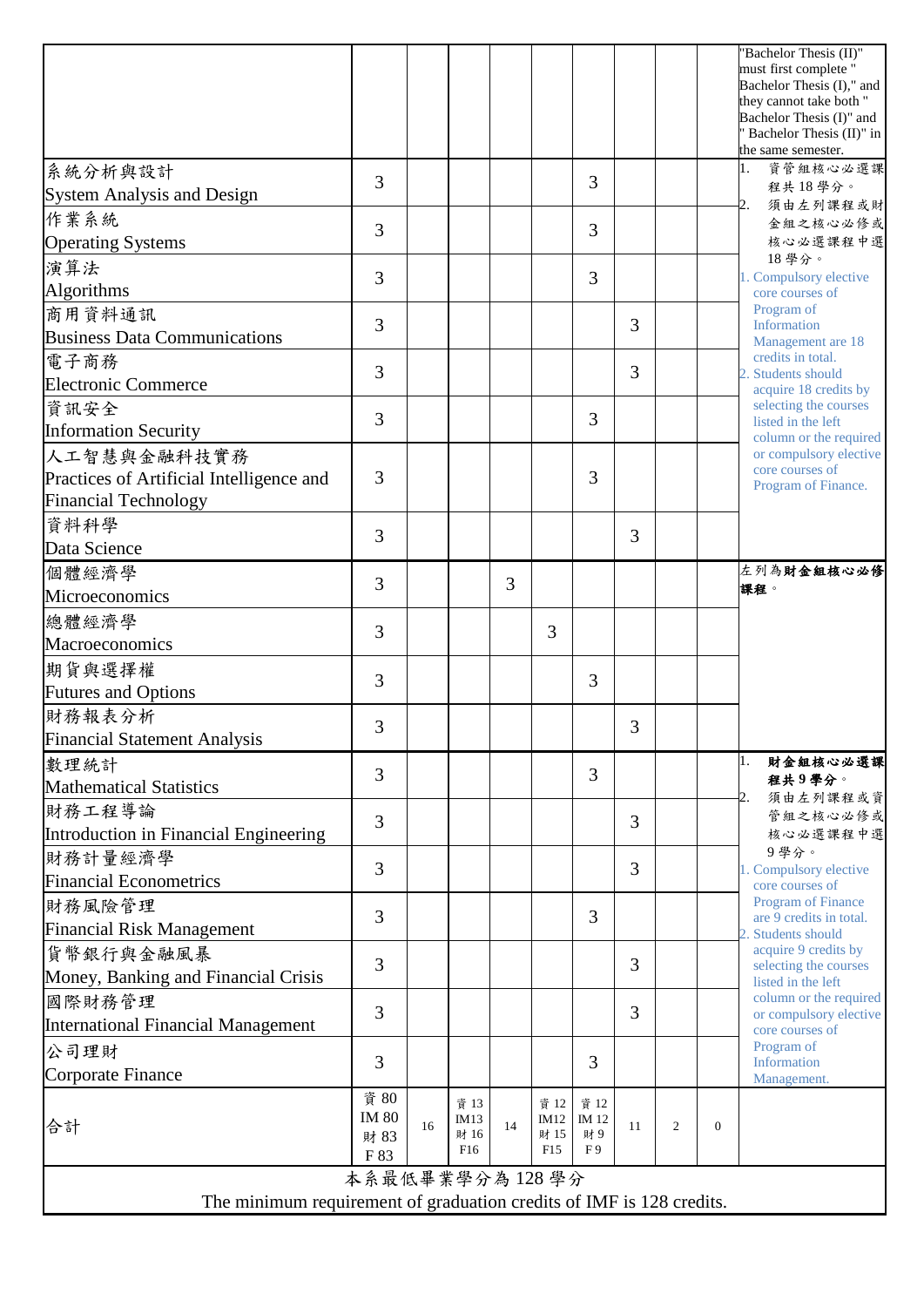## 資訊管理與財務金融學系輔系科目表

## Department of Information Management and Finance Minor Program

| 先修課程科目名稱                                                                                                                                                                                              | 學分數                  |  |  |  |  |
|-------------------------------------------------------------------------------------------------------------------------------------------------------------------------------------------------------|----------------------|--|--|--|--|
| <b>Preliminary Course Name</b>                                                                                                                                                                        | <b>Credit</b>        |  |  |  |  |
| 微積分甲(一)(二)                                                                                                                                                                                            | 8                    |  |  |  |  |
| Calculus $(I)(II)$<br>資管組先修                                                                                                                                                                           |                      |  |  |  |  |
| 微積分乙(一)(二)                                                                                                                                                                                            | 8                    |  |  |  |  |
| Calculus $(I)(II)$<br>財金組先修                                                                                                                                                                           |                      |  |  |  |  |
| 經濟學(一)                                                                                                                                                                                                | 3                    |  |  |  |  |
| Economics(I)                                                                                                                                                                                          |                      |  |  |  |  |
| 經濟學(二)                                                                                                                                                                                                | 3                    |  |  |  |  |
| Economics(II)<br>財金組先修                                                                                                                                                                                |                      |  |  |  |  |
| 會計學(一)(二)                                                                                                                                                                                             | 6                    |  |  |  |  |
| $\text{According}(I)(II)$                                                                                                                                                                             |                      |  |  |  |  |
| 計算機概論                                                                                                                                                                                                 | 3                    |  |  |  |  |
| Introduction to Computer Science                                                                                                                                                                      |                      |  |  |  |  |
| [統計學(一)(二)                                                                                                                                                                                            | 6                    |  |  |  |  |
| Statistics(I)(II)                                                                                                                                                                                     |                      |  |  |  |  |
| 作業研究(一)                                                                                                                                                                                               | 3                    |  |  |  |  |
| <b>Operations Research(I)</b><br>資管組先修                                                                                                                                                                |                      |  |  |  |  |
| 程式設計                                                                                                                                                                                                  | 3                    |  |  |  |  |
| Programming                                                                                                                                                                                           |                      |  |  |  |  |
| 管理學                                                                                                                                                                                                   | 3                    |  |  |  |  |
| Management                                                                                                                                                                                            |                      |  |  |  |  |
| 線性代數                                                                                                                                                                                                  | 3                    |  |  |  |  |
| Linear Algebra                                                                                                                                                                                        |                      |  |  |  |  |
| 進階程式設計                                                                                                                                                                                                | 3                    |  |  |  |  |
| <b>Advanced Programming</b>                                                                                                                                                                           |                      |  |  |  |  |
| 先修課程總學分                                                                                                                                                                                               | 41                   |  |  |  |  |
| Total credits of preliminary courses                                                                                                                                                                  |                      |  |  |  |  |
| 必修課程科目名稱<br><b>Required Course Name</b>                                                                                                                                                               | 學分數<br><b>Credit</b> |  |  |  |  |
| 資料庫管理                                                                                                                                                                                                 |                      |  |  |  |  |
| Database Management                                                                                                                                                                                   | 3                    |  |  |  |  |
| 管理資訊系統                                                                                                                                                                                                |                      |  |  |  |  |
| <b>Management Information Systems</b>                                                                                                                                                                 | 3                    |  |  |  |  |
| 財務管理                                                                                                                                                                                                  |                      |  |  |  |  |
| <b>Financial Management</b>                                                                                                                                                                           | 3                    |  |  |  |  |
| 資料結構                                                                                                                                                                                                  |                      |  |  |  |  |
| Data Structures                                                                                                                                                                                       | 3                    |  |  |  |  |
| 資財導論                                                                                                                                                                                                  |                      |  |  |  |  |
| Introduction to Information Management and Finance                                                                                                                                                    | $\overline{2}$       |  |  |  |  |
| 投資學                                                                                                                                                                                                   |                      |  |  |  |  |
| Investments                                                                                                                                                                                           | 3                    |  |  |  |  |
| 必修課程17學分,另外需再依所選修資訊管理組或財務金融組之                                                                                                                                                                         |                      |  |  |  |  |
| 專業課程中,選修三門課(9學分),與必修課程合計共26學分。                                                                                                                                                                        |                      |  |  |  |  |
| The required courses are 17 credits. Moreover, 3 courses (9 credits) of the professional program should be selected,<br>other the Dreamen of Information Menogement or the Dreamen of Finance is take |                      |  |  |  |  |

108 學年度 (Academic Year 2019)

先修課程科目名稱

 $\overline{\phantom{0}}$ 

ording to whether the Program of Information Management or the Program of Finance is take credits in total.